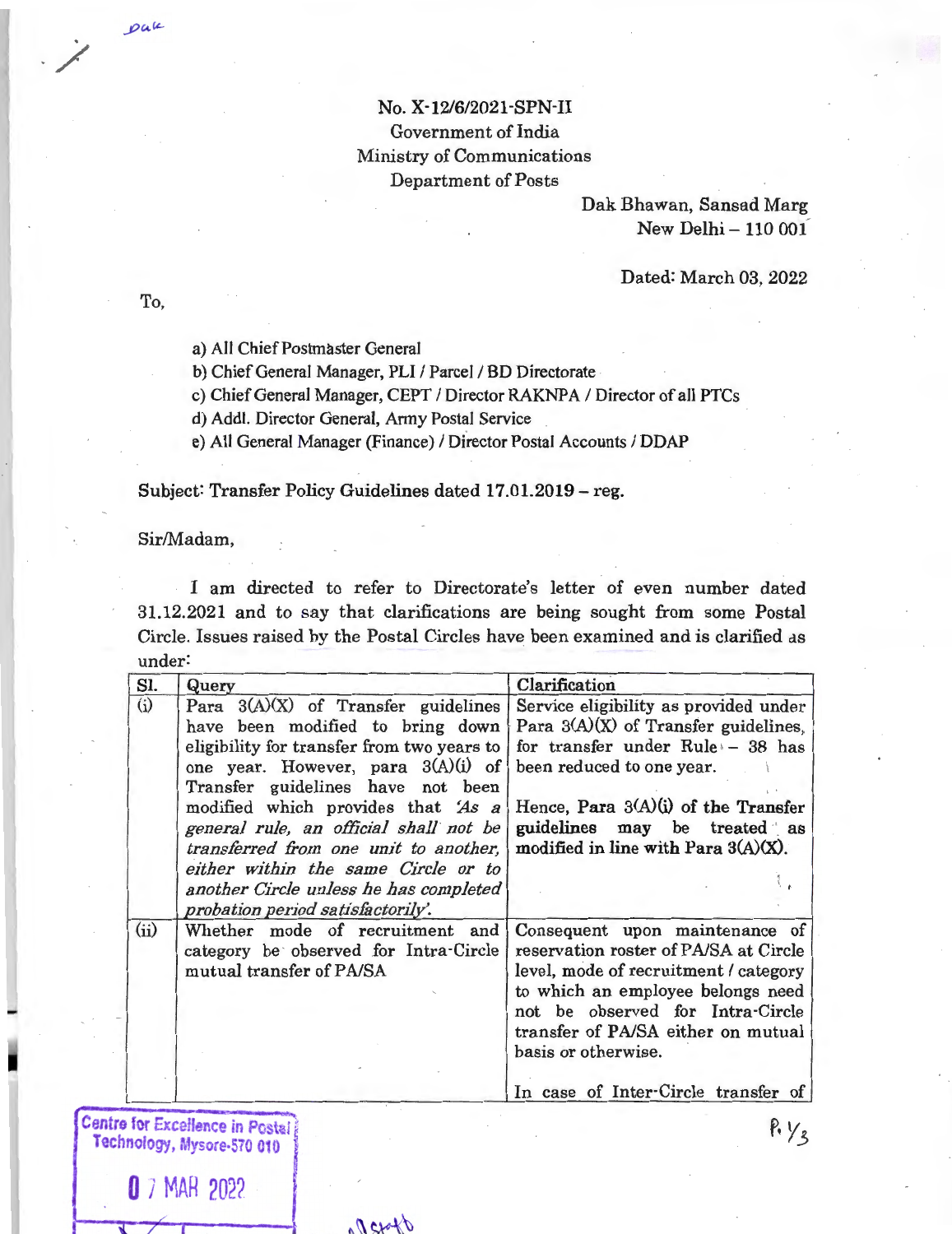| Sl.   | Query                                                                             | Clarification                                                             |
|-------|-----------------------------------------------------------------------------------|---------------------------------------------------------------------------|
|       |                                                                                   | <b>PA/SA</b><br>these<br>will<br>be<br>observed                           |
|       |                                                                                   | without fail.                                                             |
|       |                                                                                   |                                                                           |
|       |                                                                                   | Further, in case of other Divisional                                      |
|       |                                                                                   | Postman/Mail<br>cadres<br>viz.<br>Guard/MTS/etc.                          |
|       |                                                                                   | mode<br>of<br>$\mathcal{L}_{\mathcal{A}}$<br>be                           |
|       |                                                                                   | recruitment / category shall<br>observed for Inter-Circle as Intra-       |
|       |                                                                                   | Circle transfer.                                                          |
| (iii) | Circle is allowed to consider Intra-                                              | Temporary transfer and Rule-38                                            |
|       | transfer<br>after<br>Circle<br>temporary                                          | transfer are two different aspects                                        |
|       | observing guidelines dated 17.01.2019.                                            | wherein Rule-38 addresses request                                         |
|       | Now, as per revised guidelines, Circle                                            | permanent transfer<br>for<br>to<br>a                                      |
|       | has to consider Intra-Circle and Inter-                                           | Unit/Circle, whereas<br>official<br>an                                    |
|       | Circle on monthly<br>basis.<br>This is                                            | seeks<br>temporary transfer<br>to                                         |
|       | confusion<br>for<br>creating<br>preparing                                         | mitigate short term requirement for                                       |
|       | priority list for temporary Intra-Circle                                          | being at some place.                                                      |
|       | transfer. Hence, temporary Intra-Circle<br>transfer of PA/SA may be discontinued. | The priority list for Rule $-38$                                          |
|       |                                                                                   | transfers has no relation to the                                          |
|       |                                                                                   | requests of temporary transfer and                                        |
|       |                                                                                   | such request for temporary transfer                                       |
|       |                                                                                   | may be approved if vacancy is                                             |
|       |                                                                                   | available in requested unit, at the                                       |
|       |                                                                                   | time of consideration.                                                    |
| (iv)  | Inter-Circle/Intra-Circle<br>Inward                                               | Officials already in waiting list shall                                   |
|       | waiting list of PA/SA were maintained                                             | retain their weightage. Merger of                                         |
|       | Division-wise. Hence, procedure for                                               | waiting / priority list shall be done                                     |
|       | merger of waiting list of PA/SA and                                               | as under, to prepare combined                                             |
|       | operation of additional options which<br>was maintained Division-wise before      | Inter-Circle / Intra-Circle priority<br>list:                             |
|       | coming into force of present guidelines.                                          |                                                                           |
|       |                                                                                   | (a) Request received till 2018 shall                                      |
|       |                                                                                   | be arranged with reference, to date                                       |
|       |                                                                                   | of application in relevant year;                                          |
|       |                                                                                   |                                                                           |
|       |                                                                                   | (b) Request received during 2019 to                                       |
|       |                                                                                   | 2021<br>shall<br>be<br>arranged<br>with                                   |
|       |                                                                                   | reference to length of service, in                                        |
|       |                                                                                   | relevant year.                                                            |
| (v)   | As per calculation of vacancy, transfers                                          | At the start of recruitment year, i.e.                                    |
|       | under Rule-38 are to be considered                                                | the month of January, all<br>in                                           |
|       | against actual vacancy in preceding<br>month. This will lead to exhaustion of     | recruiting unit shall assess vacancy<br>for a particular recruitment year |
|       | all vacancies in Inward transfer Circles                                          | and distribute it amongst various                                         |
|       | and no vacancy would be left for                                                  | mode of recruitment provided in the                                       |
|       | of<br>Compassionate appointment<br>(5%                                            | Recruitment Rules and within each                                         |
|       | DR) and Sports quota (5% of DR)                                                   | mode amongst various categories as                                        |
|       |                                                                                   | prescribed. This shall be termed as                                       |

 $P.213$